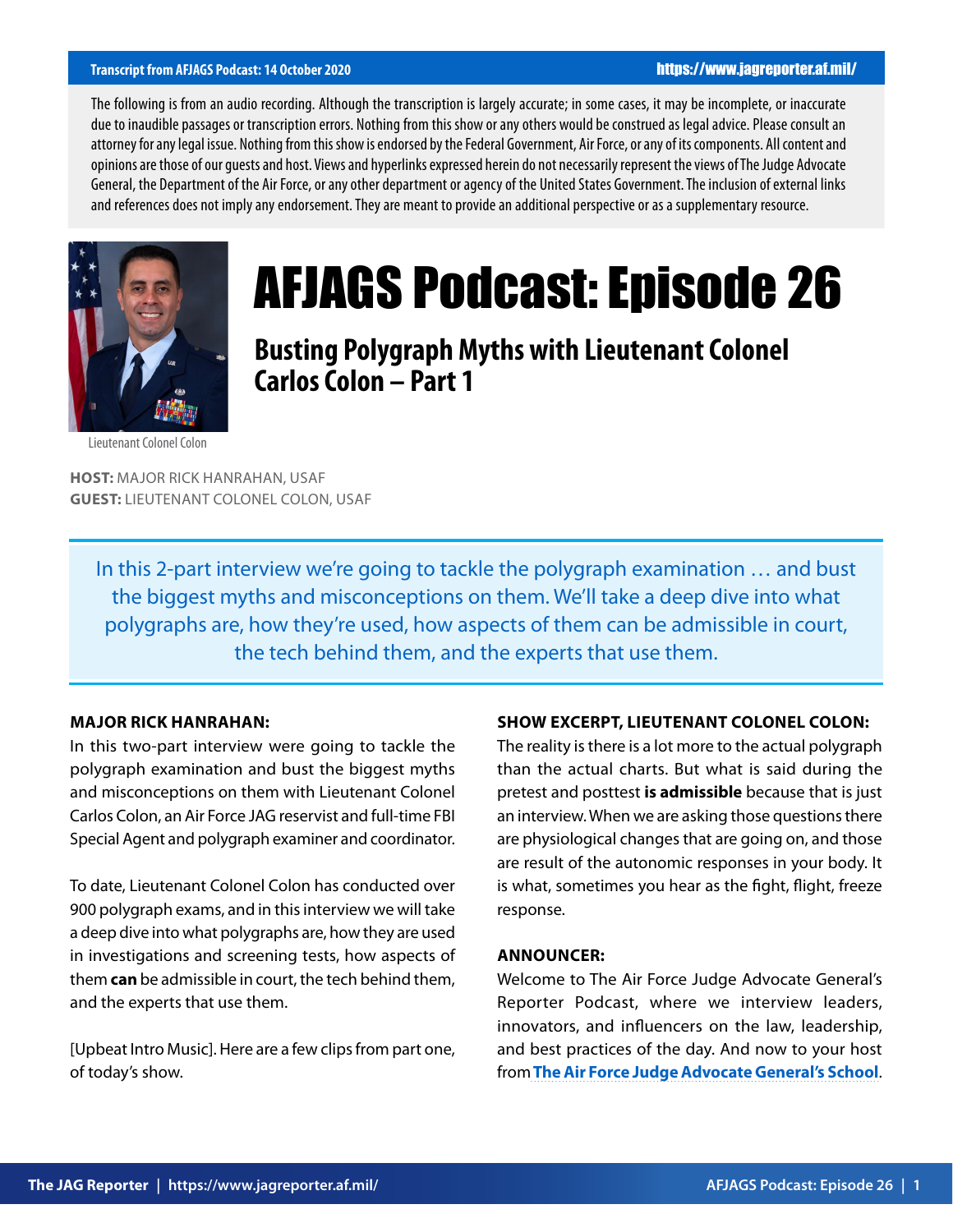## **MAJ HANRAHAN:**

[Welcome to another episode from](https://www.afjag.af.mil/JAG-School/) **The Air Force Judge [Advocate General's School](https://www.afjag.af.mil/JAG-School/)** at Maxwell Air Force Base. I'm your host, Major Rick Hanrahan. Remember, if you like the show please consider subscribing on Apple Podcast and leaving a review. This helps us to grow in outreach to the JAG Corps and beyond.

We have quite an interesting topic and show for you today on, busting polygraph myths with our guest Lieutenant Colonel Carlos Colon. Lieutenant Colonel Colon is no stranger to this topic with over 900 polygraph examinations under his belt as an FBI agent currently assigned as the division polygraph program coordinator and examiner in Tampa, Florida. In fact, we had to postpone our initial interview due to a polygraph exam that he had to conduct.

Sir, with that, thank you for taking some time to speak with us today.

## **LT COL COLON:**

Hello, welcome. Glad I could help you and I am here today to answer whatever questions and try to shed a little bit more light on polygraph and some of the myths that I've continuously heard throughout my career.

## **GUEST INTRODUCTION**

## **MAJ HANRAHAN:**

Lieutenant Colonel Colon enlisted in the U.S. Army reserves as a military policeman in 1995, while attending the University of Florida. While continuing his reserve duty, he attended Stetson University and received his juris doctor *cum laude* and a Master's degree in business administration. In July 2002, he transferred from the Army Reserves to Air Force active duty as a JAG. Four years later, he transitioned out of active duty to the Air Force Reserves as a JAG individual mobilized augmentee or IMA. In 2008, he entered the FBI as an agent and has been assigned to divisions in Topeka Kansas, San Juan, Puerto Rico, and now Tampa, Florida.

In his first two assignments he worked in the violent crimes squad, domestic terrorism squad, violent gang squad, among other units and became a division polygraph examiner along the way. He also performed collateral duties to include, SWAT operator and sniper, firearms instructor, tactical instructor, among other duties. He is currently assigned the Division Polygraph Program Coordinator and Examiner in Tampa Bay, Florida and on the Reserve side he is the IMA to the SJA at Hurlburt Field, Florida.

## **PODCAST INTERVIEW**

#### **MAJ HANRAHAN:**

So sir, kind of with that backdrop, 900 polygraphs. By my count, at one polygraph a day, that would take about two and a half years of doing polygraphs. And I thought, we as the government weren't really doing these that much anymore. So, perhaps you can talk to our listeners a little bit more about this in your current duties in both the FBI and also what you do in the Air Force Reserve.

## **LT COL COLON:**

Sure, no problem. And exactly what you say it's one of those things I hear a lot of when people know that or I speak about what I do for the FBI as a polygraph examiner. There's a lot of mystique to it, I guess. I've heard everything from, "Oh that's voodoo," "That's not science," this, that, and the other. And, a lot of individuals believe because I hear a lot, "It is not admissible in court. So, why do we do those?" Things of that nature. We'll go into more detail about that, but for the FBI and for most federal agencies the polygraph is actually a very important tool. And that is one of the things kind of hit with most individuals, it's a tool. That is what the polygraph is.

So, in my present position I do wide variety of polygraphs and primarily it's whatever the division needs. I do everything from what we call consider screening polygraphs examinations. Which are applicants who are applying to the FBI. Whether, a special agent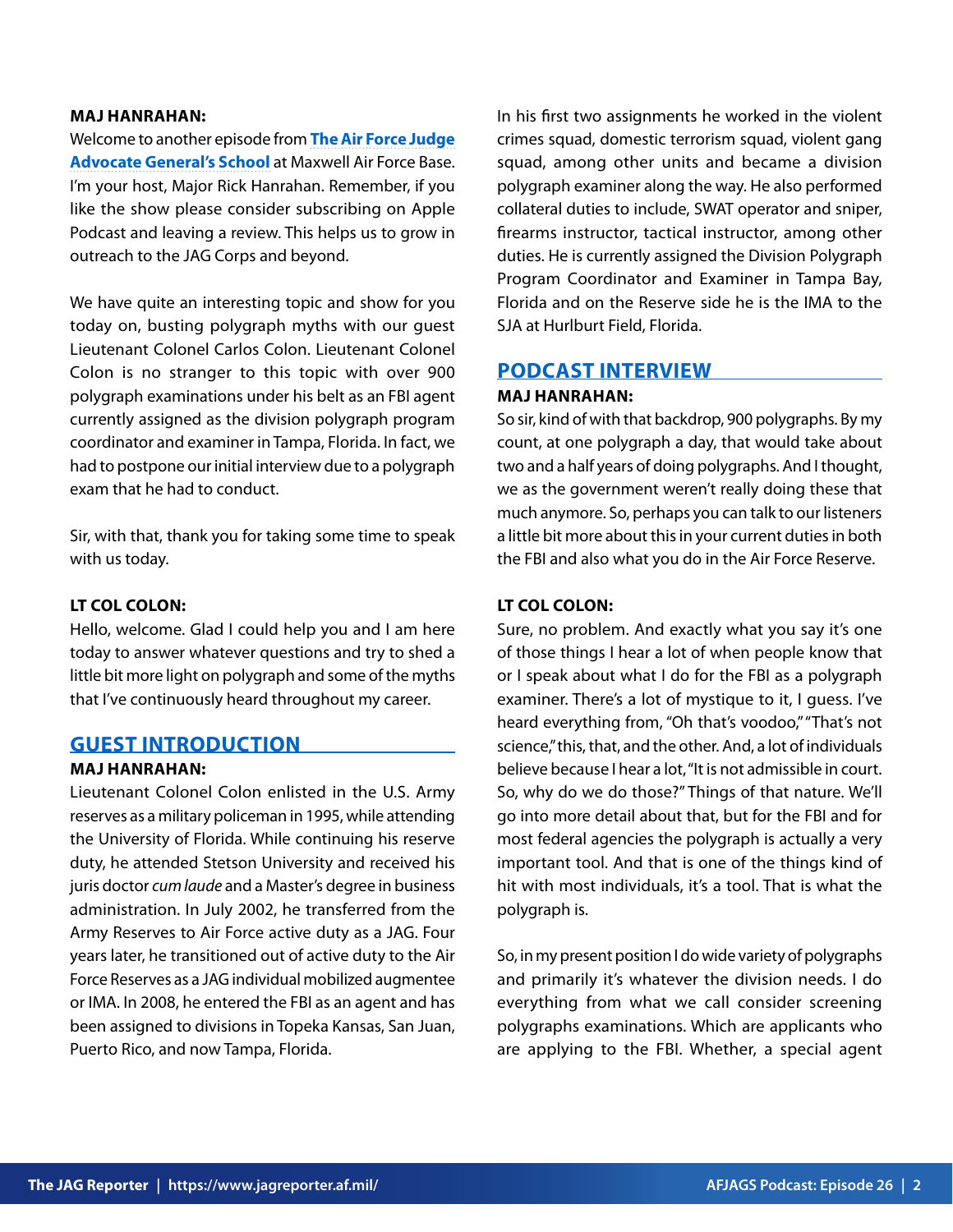position, support position, anybody who is trying to get employment with the FBI has to go through a polygraph examination. One of the things that comes up is, a lot of people believe that you cannot make that a requirement for employment. However, there is the **[Employee Polygraph Protection Act](https://www.dol.gov/agencies/whd/polygraph)** that came out back in about, 1988—that focuses on commercial businesses, though.

For the Federal Government especially police agencies, we are allowed to make that a requirement for applying and getting a position with our organization. So, I do a lot of those. Even interns, if we have an intern, a college intern who is going to work with us they still have to take a polygraph because it's part of their background investigations.

Then, we also as employees. Since we have our background investigations that are conducted about every about five to six years. Part of that depending on your level of clearance, is also a polygraph examination and this is just to ensure that, it is related to security focusing on what we consider to be a counterintelligence focus examination. Just to ensure that we don't have an individual who is engaging in espionage, possibly terrorist activities as a member of the FBI.

Beyond that, there are a wide variety of other polygraphs that I conduct. Anybody going into witness protection program has to go through polygraph examination. I can potentially polygraph witnesses of any kind of criminal investigation. And primarily really the real focus of why I do what I do is, doing polygraphs of subjects of investigations. So, these are individuals who are alleged to have conducted some kind of crime and again we can go into more detail about exactly when it's appropriate to do a polygraph on one of these cases but my role is to come in and then do a polygraph of that individual to see if what they are saying regarding that alleged crime is true or not.

Obviously, a lot of times it is their stating that they had nothing to do with the allegation against them. So, my role is to come in, conduct that polygraph and then see, are they being truthful, are they being deceptive, and then most importantly get the information, the truth. Get that confession. So that is a wide variety of the type of polygraphs that I do as a FBI polygraph examiner.

# **BEING THE EXAMINEE**

## **MAJ HANRAHAN:**

So sir, obviously you're sitting on one side as the examiner in the polygraph but you mentioned to me in prep for this interview a few days ago when we discussed this topic how what your experience was like as being the examinee. Can you talk to that for a second?

## **LT COL COLON:**

Yes, no problem. And that is good one because as an examiner, I've actually been examined myself about four times already. I actually did an internship myself when I was in law school with the FBI and in order to get that internship, as I stated, I had to do a polygraph. And it was a full polygraph examination what we call, full scope. Which was my background suitability type questions and counterintelligence focus. I can tell you going through that it wasn't a fun experience. So, I understand the anxiety, nervousness that individuals have when they come in because I have been there. I had to do that one as an intern and then when I, years later, actually applied to be a full-time employee had to do another polygraph. Another full scope.

So, I've been through that process. And it is, it's not a very comfortable experience. It's not somebody [sic] and that anybody looks forward to or nothing like that but it does serve its purpose. And the funny thing about that is when I left my polygraph, my pre-employment polygraph, I told individuals, "I'm not sure I am going to get this job" or "I did think that I was that bright of a person." Or, "The polygraph examiner felt like my dad scolded me for every little thing I did." Now, years later fast-forward being on this side I kind of understand. Oh, I get why he asked me that question. I get why he did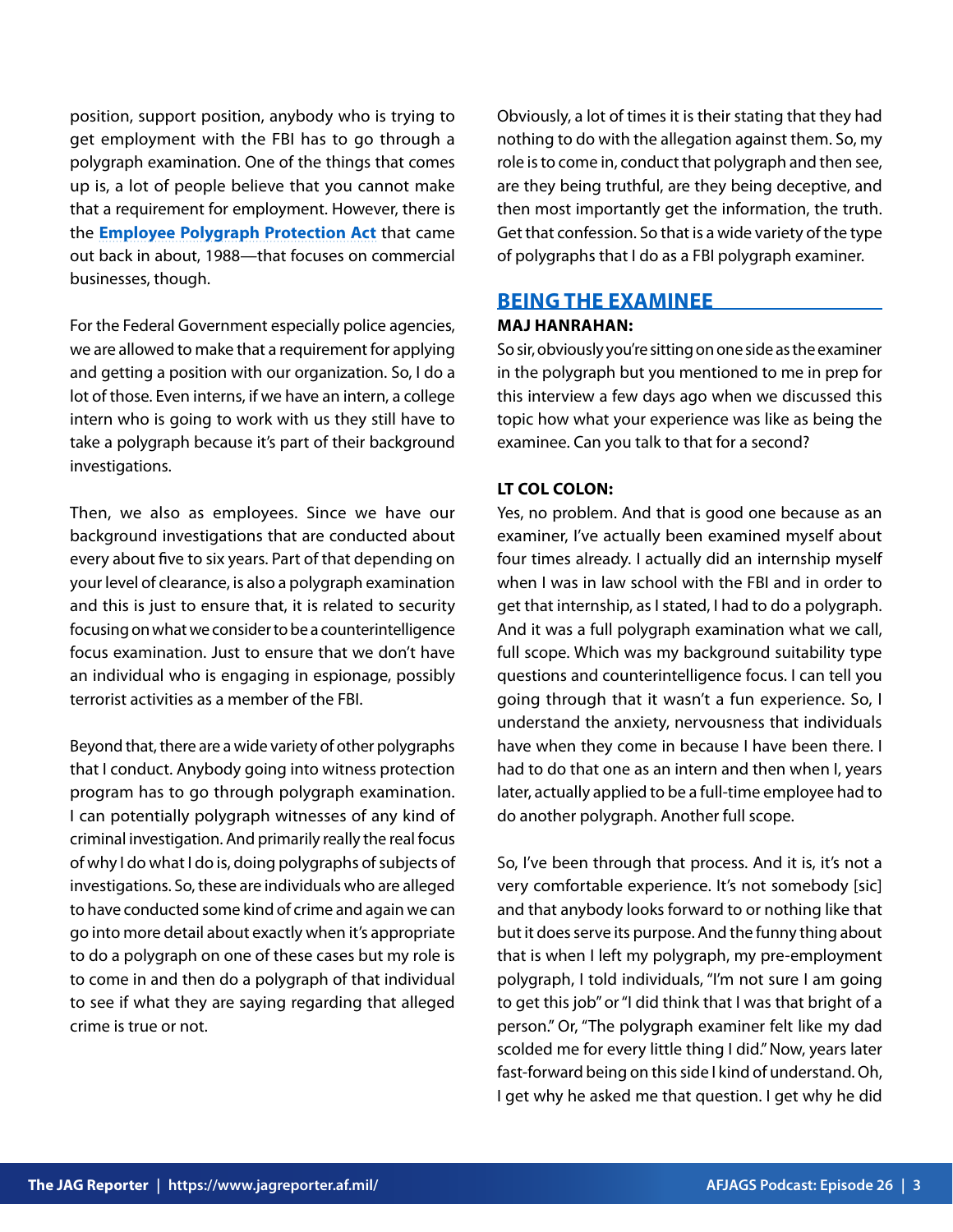that or that. So, the polygraph examiner obviously is not there to be my friend when I was on the receiving end of the polygraph, but I get the purpose of it and it was very important because it made sure that from a perspective of being an employee at the FBI there were no issues in my background that could cause problems. Especially with the amount of responsibility and authority that I'm giving as a Special Agent in the FBI.

And even as an examiner, since I am an employee, I'm subject to my five-year background re-investigations and last year as a matter fact, I had to do my five-year reinvestigation polygraph examination and had to go through the same thing that every one of our employees go through.

So again, I understand their frustration, their nervousness, anxiety because I went through the same thing. And even knowing the exact questions that they were going to ask, because it is the exact same test, I still went in there with a lot of nervousness and anxiety not because I am betraying my country or anything, it is just the nature of the examination. But I got through it just fine and most employees do without any issues and stuff.

So, it is designed like that for a purpose and when you look from the macro level of why we do that it does serve a purpose. Especially, for the FBI it is well-known, we had **[Robert Hansen](https://www.fbi.gov/history/famous-cases/robert-hanssen)** back in the 80s and 90s that betrayed our country and engaged in a lot of espionage and that is why we do what we do. It's best to avoid that type of individual and subject. The majority of individuals are not doing anything wrong to a polygraph in order to avoid another situation like that.

## **POLYGRAPHS**

## **MAJ HANRAHAN:**

And sir, we have obviously a large audience of military listeners and I can imagine many of them are sitting there going, but we don't do polygraphs in the military. Can you speak to that and also, discuss what are the biggest myths and misconceptions about polygraphs?

## **LT COL COLON:**

Well, in regards to the military, one myth right there is that the military doesn't do polygraphs. That is actually a myth. The military does do polygraphs examinations. Now it does not do them for employment of all military members obviously with the sheer number of military members that come in every year that would be very difficult and the reality is that based on upon the clearance that most military members receive, they don't need a polygraph examination. However, there are positions within the military that because of that security clearance, specifically top-secret, SCI type clearances, those military members do go through a polygraph examination.

Matter of fact I actually have, and even civilians I should say, and where I'm going with this is living in Tampa, Florida we have MacDill Air Force Base. We have Special Operations Command, Central Command, as you can imagine a lot of positions that require those sensitive clearances. And I've actually have conducted counterintelligence polygraph examinations for individuals at MacDill in order to get their clearance. So, even as a military member or DoD civilian you can get a polygraph in order to get that clearance.

Plus, all services like myself working for the FBI, all services have polygraph examiners assigned to those departments. Specifically, the Office of Special, excuse me, OSI, the Air Force OSI, Office of Special Investigations, Army CID, Criminal Investigations Division. They all have polygraph examiners who do a lot of what I do in regards to criminal investigations polygraph examinations. Matter of fact our certification to become federal polygraph examiners when I went through my course it was with some individuals who were from different services that were going through the program to become polygraph examiners as well.

## **MAJ HANRAHAN:**

So, kind of with that in mind, sir, what you think are the biggest myths about polygraphs then? I mean obviously we have military members within our law enforcement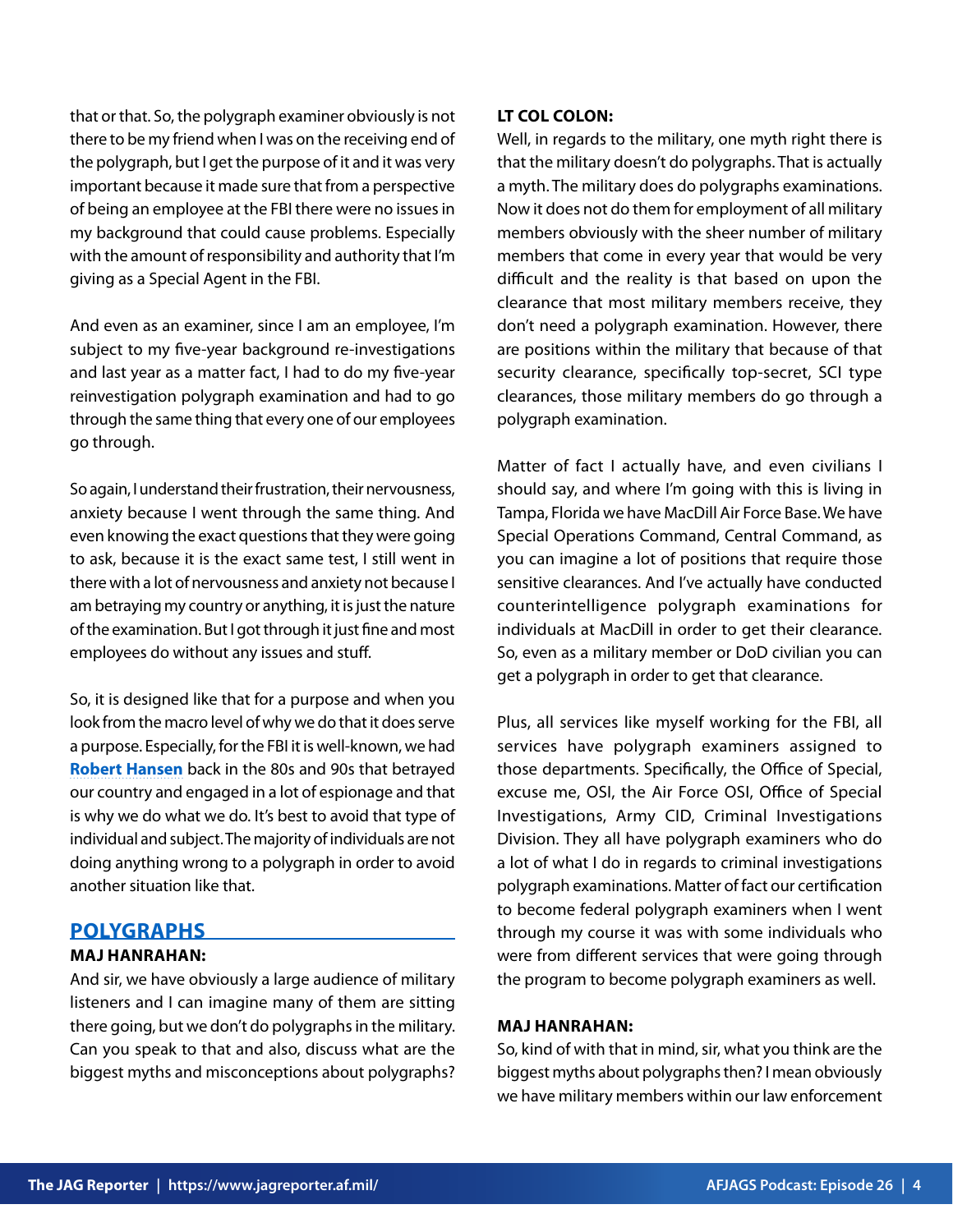divisions that are trained, and I think you mentioned they get trained the same location, correct, that the FBI goes to?

## **LT COL COLON:**

Correct. Yes, all federal examiners. So that would be the FBI, DEA, CIA, so all the three letter organizations, and all military as I said OSI, CID, all NSA all those organizations. Their polygraph examiners for any federal organization goes through same course, which is the National Center for Credibility Assessment, it is actually out of Fort Jackson Columbia, South Carolina. It is about a three and a half month long course and we all, in order to become a federal certified examiner, have to go through that course and pass that course. So, what it does is, it puts us all on exactly the same standards following the same protocol when it comes to administering our polygraph examinations. And NCCA, actually inspects all federal agencies as well periodically to ensure that we are complying with the protocols set.

And when I mean protocols, is there are different types of tests, formatting tests, that can be done with polygraph but we all abide by protocols to ensure that, and this will go to some of the myths that we will be discussing, to ensure that it's not me, Special Agent Carlos Colon saying an individual is lying or being deceptive. I'm following strict protocols that are all based upon years of research that have been conducted. That indicate these are good protocols and what gives some credence to our program as a polygraph examiner.

## **MAJ HANRAHAN:**

Sir, I think you had also mentioned that this training that you get at the federal level is not the same that you would get a state level or local level.

## **LT COL COLON:**

Correct. There are polygraph examiners, there actually a ton of polygraph examiners. Local departments, here a matter fact, Hillsborough County Sheriff's office has examiners. Tampa Police Department has polygraph examiners. So local law enforcement, local agencies have

polygraph examiners. Now, those individuals because it is not federal, do not go to the course that I went through, that all of us on the federal level go through.

There are quite a few different polygraph schools that are out there and they're administered throughout various states. You can probably do a Google search in your state and see if there is a polygraph school where you can go can go on your own and become a polygraph examiner. There are actually, private organizations that individuals become certified polygraph examiners because polygraph is not just for criminal cases, they're for civil cases as well.

You can see plenty of things and when I mean civil, it goes back to, I get the question well, hold on, they're not admissible in court. You know you have the Employee Polygraph Protection Act, that doesn't allow an employer to use that as a basis for employment. And those are all true. The thing though, is that the polygraph can be used for various different things. Infidelity cases, when you have a domestic situation, individuals can pay to have their spouse or family member polygraphed. When it comes to private employers, they cannot use a polygraph for a basis for employment. However, say there is a theft within the company, there is an issue going on and the evidence indicates that a certain individual may be the one responsible. The employer can offer that individual to take a polygraph and if the individual agrees to it—because a polygraph, one of the things and this goes to another myth is, nobody can be forced to take polygraph. I can't force somebody to take a polygraph.

I know some individuals will say, you just said in order to get employment with the FBI you have to take polygraph. And that is true, that is a criteria. Just like, you have to pass a physical fitness test to become a special agent of the FBI. There are certain criteria's in place. But if you refuse to take a polygraph that's fine you have to consent to take the polygraph. Any polygraph examinee that I have whether it is an employee that we have already working for us, a new applicant, an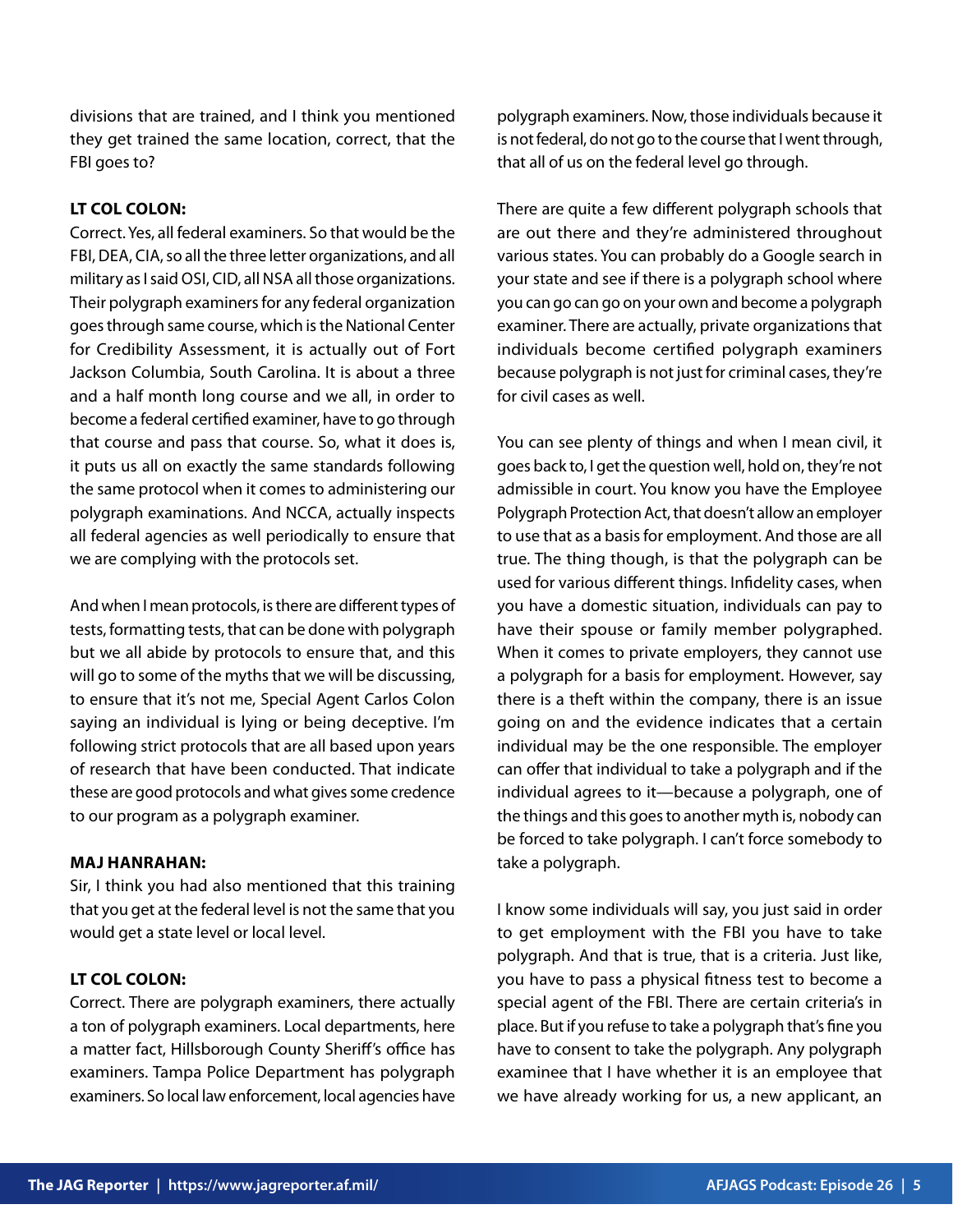alleged subject of a crime, they all have to consent to the examination. So, that is why the polygraph is used a lot of different forms. So, you do have state level examiners either for police agencies or in the private sector and they go to separate schools based upon whatever criteria the state may put in for getting certification to become a private polygraph examiner.

## **MAJ HANRAHAN:**

And sir, would it be safe to say that there is kind of two main buckets then? You have your bucket, where you use polygraph more or less for the employment decisions and then the other bucket for law enforcement or investigations.

## **LT COL COLON:**

Correct. Yeah, the way we break it down is for those administrative ones, they're screening examinations. Those would be for employment purposes. That would be the five-year re-investigations, that would be the applicants whether an intern or new hire, contractors that we have. Those are what we considered the screening test because we are not, we're not going for a specific issue. We are screening for a variety of issues to ensure there's nothing there that may cause issues with providing this person access to classified information or employment with our agency.

The others, are we call specific issue examination. And these are the ones that are directed to a specific issue. For example, we have a bank robbery subject. I will give a polygraph on that individual specific to the issue of that bank robbery. It is not a bank robbery, a murder, a carjacking. That would be multiple issue and that is not really in the most effective use of a polygraph. As a matter fact, that is against the formats that we use. So that is the big difference between the two. There's the screening which are more the administrative where you see for the employment stuff, and the specific issue where you see will reconsider operational. Criminal investigations, if we have a counterintelligence investigation going on. Things of that nature.

## **MAJ HANRAHAN:**

So, I can see listeners especially our military listeners going, okay, obviously there is a lot of training done, certifications that are needed to be in place. Especially at the federal level and that you can and we do use polygraphs. But obviously, we can't use them in court. Which you mentioned, but what can we use out of a polygraph, or what information can we kind of glean or take through a polygraph that could potentially be used in a criminal investigation?

## **LT COL COLON:**

Absolutely, and that is one of the first things. I even get that from applicants the first thing I hear because I open it up and say, "Okay, what do you know about polygraphs? Tell me what you know about polygraphs? What are your feelings on polygraphs?" During the pretext phase of my polygraphs that I administer, and that always comes up, "Well, it is not admissible in court." Well, the reality is that when it comes to admissibility it actually varies from jurisdiction. And what I mean by that is it's federal, state to state. Some states ban it completely you cannot use it all. And I will get to what I mean by "all" because really what we are talking about is the actual examination itself, the data that we are talking about. Others can be used, the results can be used by stipulation and others it's all can be admitted on objection. So, it all depends on the jurisdiction first of all.

So when people say, "It's not admissible in court." Well, that is not 100 % true. And beyond that, even if the data, right, the charge that I collect, that is what we call the data. The actual information that I'm looking at to determine whether someone's being deceptive or not. Even if that data is not admissible, which in most jurisdictions it is not. Matter of fact you know for the most part you can even mention the word polygraph during a trial unless it somehow came in by some exception. But the reality is that there's a lot more to the actual polygraph then the actual charts.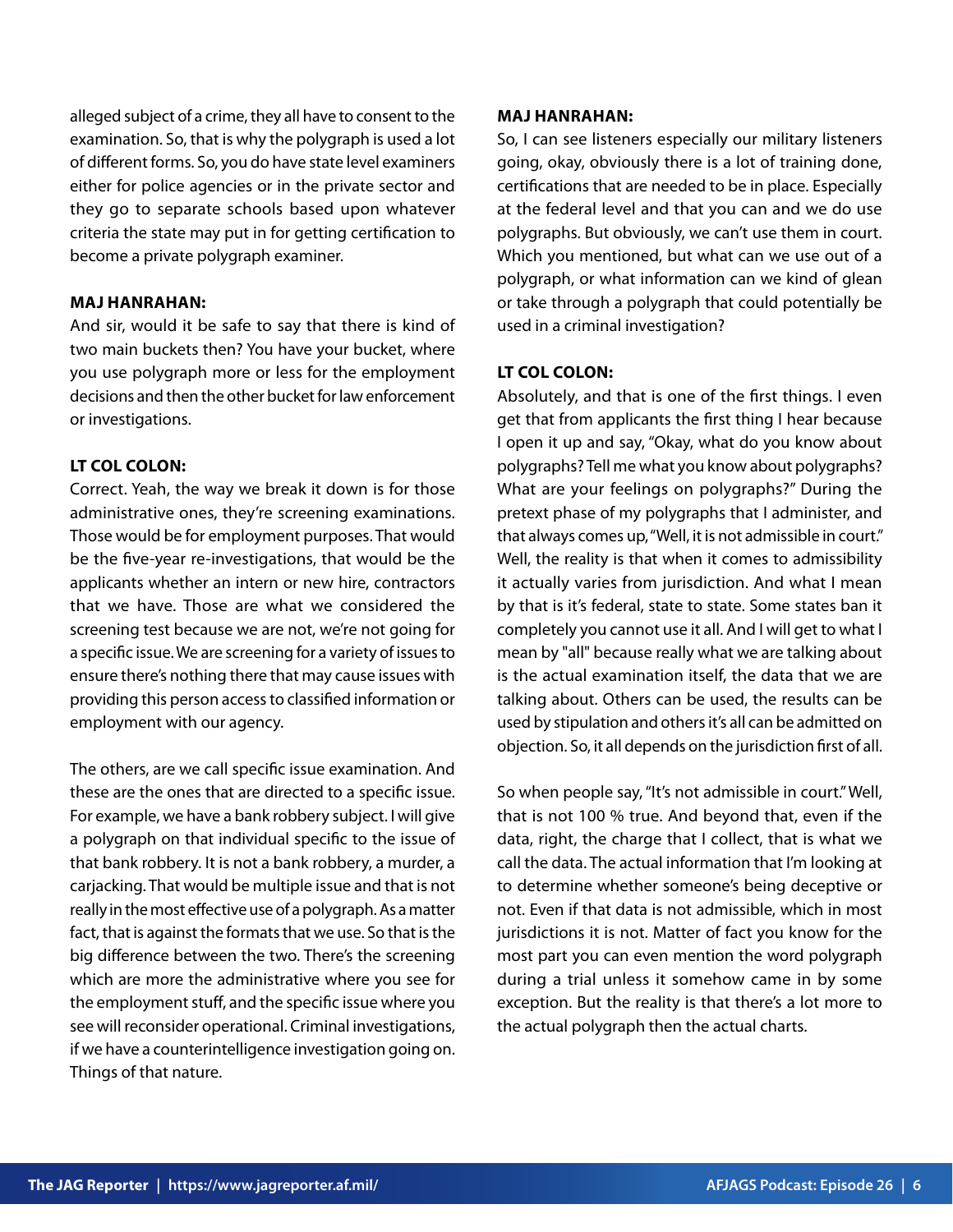When I administer a polygraph, there's three phases of a polygraph. There is the pretest phase, there's the actual examination, the administering of the examination where you attach all the components and I am asking the specific questions and collecting data. And what I mean by data is physiological data that's ultimately what we are looking at when we conduct a polygraph examination. Your heart rate, your blood pressure, your sweat gland activity, things of that nature. And then there's the posttest phase. So those three phases.

Again, the data that physiological information that I'm collecting when I'm actually administering the examination may not be able to come in. The results of the examination of whether the person was deceptive or non-deceptive, what we consider passing and failing because it's not really passing or failing when it comes to a polygraph. For us we call it if you are not getting through DI, deception indicated, where there is indication that you're being deceptive for whatever it is that I am asking. There's NDI, which is non-deception indicated—where that would be more of the passing. There is no deception indicated on what I am asking. And then there is middle ground—where we call inconclusive, which is not that you're passing or failing, it's just, for a wide variety of reasons, the data is just not clear exactly on which way you are going, and we will retest the individual.

But the reality is that when it comes to admissibility it's just that data portion. What everyone forgets is that pretest phase. Which depending on what I am doing for an applicant, that pretest phase may go half an hour, forty-five minutes—because they're pretty standard questions. At that point the applicant has already been interviewed, they have already provided SF-86 that a lot of individuals who work for the federal government know, and we're just trying to verify that they've been honest and straightforward about all that information they provided.

In a criminal test, I may be talking to the subject of that criminal investigation about the polygraph, an hour, two hours, three hours—depending on what we are talking about, what's coming out, things of that nature, before I even administer the examination. If an individual does go DI where they are indicating deception my posttest which is what some may consider that interrogation portion of the exam examination, is to find out exactly well what it is that they're being deceptive about. Get that specific information, get that confession. Well, what is said during the pretest and the posttest **is admissible**, because that is just an interview. An interview/interrogation, which as special agent of the FBI is really the bread-and-butter of what I do as a polygraph examiner and even before I became a full-time polygraph examiner with the cases that I investigated that is all I did. Interview/interrogation, interview/interrogation and the information that comes out of that is admissible.

So, when we talk about admissibility, yeah the data itself, the results on whether the individual went deceptive indicated or non-deceptive indicated may not be admissible. But everything that the individual tells me during that examination pretest, posttest is admissible. And that is one of those myths, that people think nothing is admissible which is not the case.

And at the end of the day, for me as an examiner, that data is really confirming what I suspect already during the pretest phase. Because if I'm doing my job well as an interviewer, I have a pretty good indication of where the person is at during that pretest phase anyway. And, what I mean by that, is that based upon my experience, my training and doing interviews—there's a lot of interviewing techniques that we've been trained on and through experience when you start interviewing somebody you start getting indicators of, yeah this person I'm not getting the full skinny. I'm not getting the full facts. There seems to be more here and this person seems to be withholding information. So, I have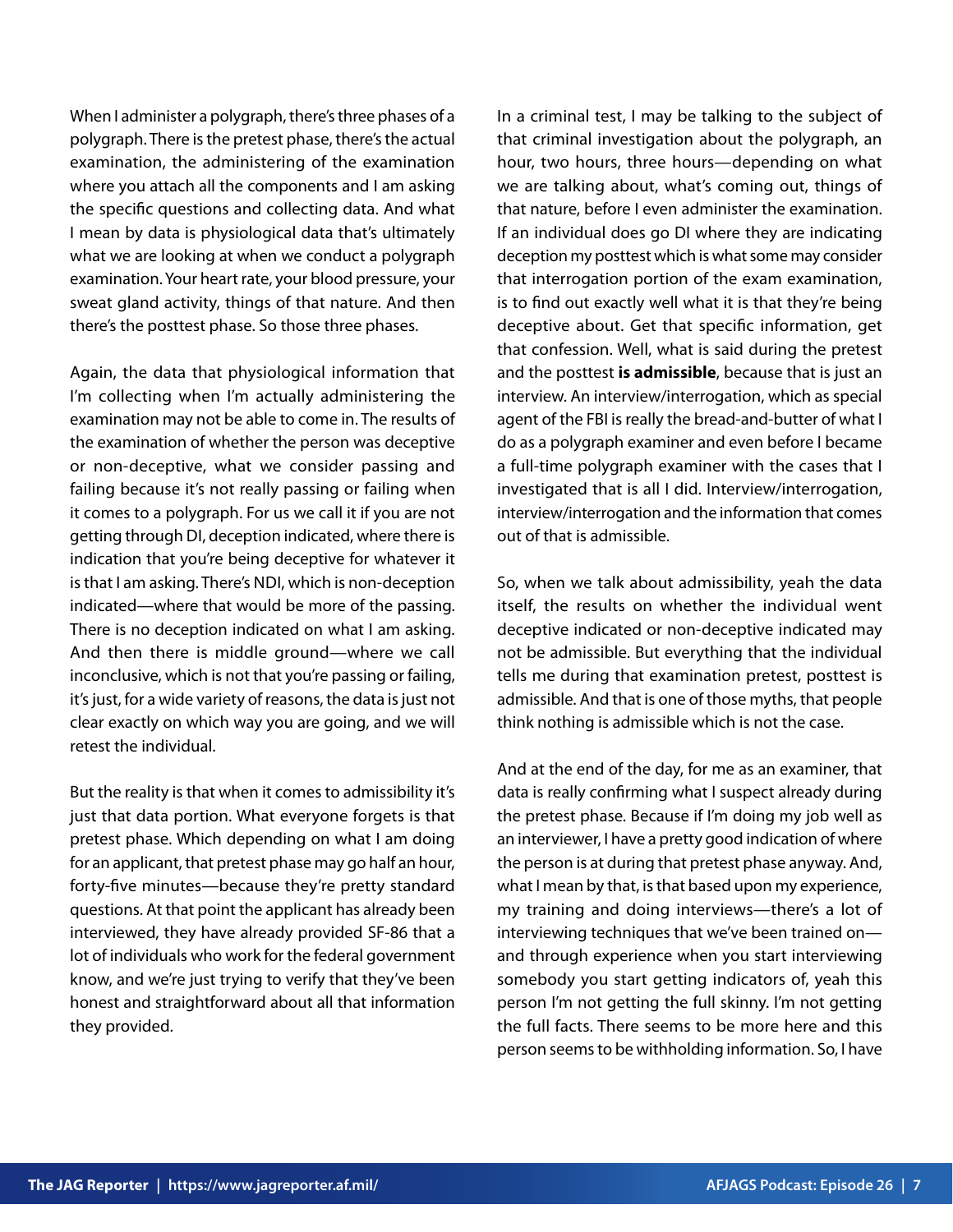a good indication of where this examination is going to go and the reality is that the exam itself, the data tends to confirm what I already suspected during the pretest; and then I go into my posttest to actually get the further information. So that is where all that other stuff is admissible.

#### **MAJ HANRAHAN:**

And sir, if I can interject is that the benefit of doing a polygraph examination versus just a quote, normal examination?

## **LT COL COLON:**

Well, when we say exam, the way that I would differentiate, there is a polygraph examination and then just an interview.

#### **MAJ HANRAHAN:**

Interview, correct.

## **LT COL COLON:**

Correct yeah just to be clear on that. So, and you are right what is the benefit of the polygraph? I get that a lot. If it is not admissible the data and it just the interview portion. What is the difference? Why can't non-polygraph special agent investigators do it? And the reality is we have, and most agencies have excellent interviewers. That when I went to the Academy we spent a lot of time training on interviewing interrogation skills. We had mock investigations, and actors would come in, and we would practice consistently, continuously on honing and fine-tuning our interviewing techniques. So yeah, it is not one of those that polygraph has to be done one over the other. What tends to happen is where polygraph is beneficial is that it's a tool. And that is what I keep telling individuals, it's a tool. Like many tools that we have when you're conducting investigations whether it's surveillance, putting up a pole camera, doing a wiretap. A polygraph is another tool. And if used appropriately it's a very effective tool.

Because what differentiates a lot is you will have an individual and where the evidence is maybe not 100 percent concrete against the individual, which tends to be in most cases. It's not like TV where there is always the smoking gun within the last 10 minutes that they all find out stuff. The reality is in the real world it ends up being a lot of circumstantial evidence. A lot of evidence points at this individual, but not 100%. You know there is the CSI factor that we talk about where, I know in TV they pull up their phone and they have DNA data, 100% on everybody.

The reality is, we do have obviously have technology that helps us, but it is a limited factor. So, what happens a lot is when an investigator has evidence against an individual, maybe circumstantial, but they believe this individual is, they have interviewed the person and the person refuses to take that extra step and admit to whatever it may be.

Polygraph is effective because the individual, as long as they consent to take the polygraph when they come in, they see that polygraph instrument, the tool. That is sometimes in it of itself is enough that the individual, say's, "Okay, you know what I am going to give it all up." If they don't, I get the benefit of now seeing what is physiologically going on with that individual. Which a fellow agent who is just administering an interview without the actual data portion doesn't see what is going on.

And, that tells a lot because at the end of the day what polygraph is, is when we are asking those questions there's physiological changes that are going on and those are result of the autonomic responses within your body. It's what sometimes you hear as the fight, fly, freeze response. Anytime there is a threat against us the body reacts, physiologically speaking. And when it comes to being asked questions and deceptions, we all were raised certain ways. Most of us know that lying is wrong. Lying, cheating, and stealing is wrong. So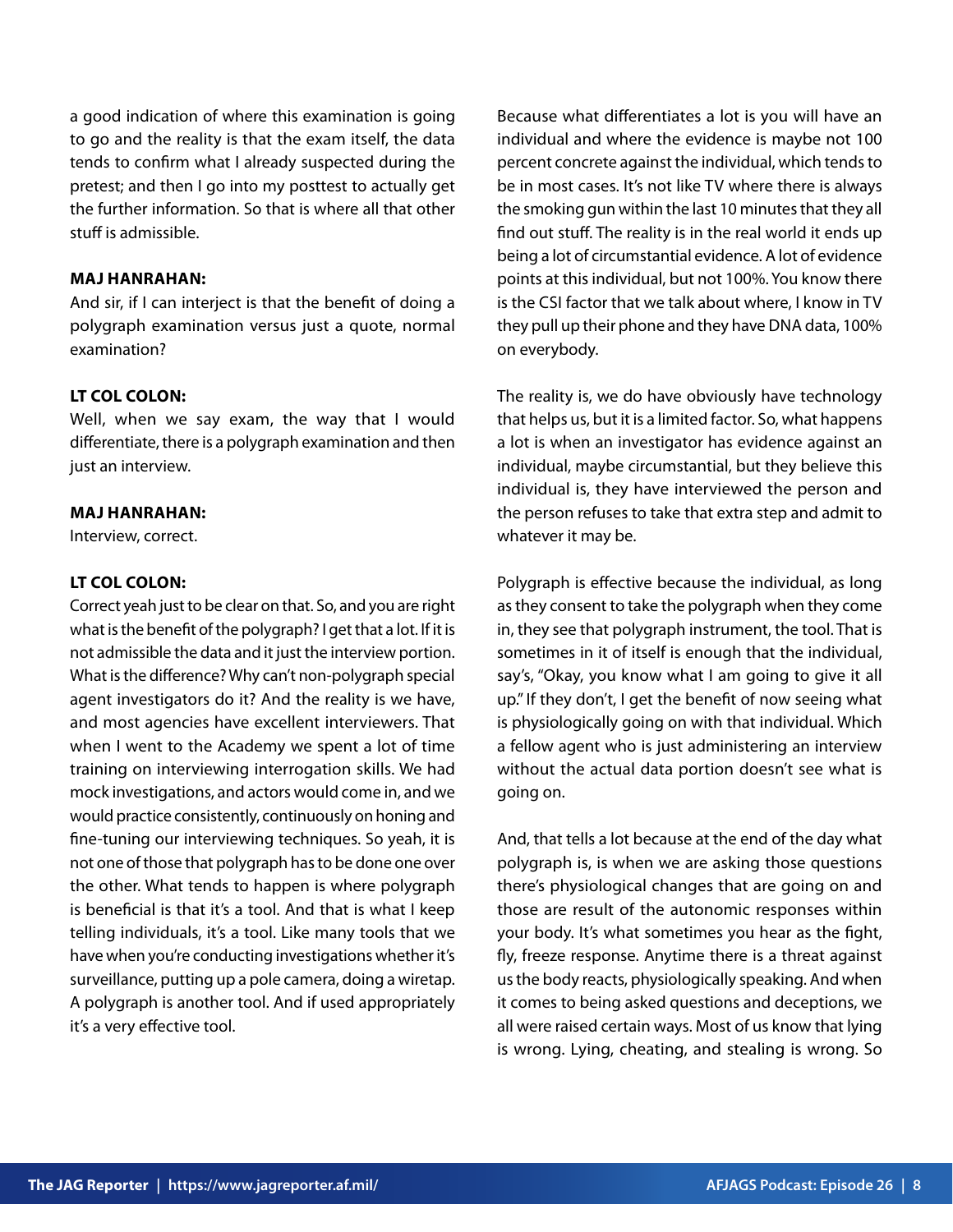as adults, when we go to lie or withhold information or try to be deceptive, our body knows were doing something wrong and it's a threat to us, and the body reacts physiologically speaking—and that is what we are honing in as a polygraph examiner.

And I can see that in this data and that's what helps me confirm what I believe possibly in the pretest and what the investigator who has already interviewed this person maybe multiple times believes. But now, we have the hard data, where you can confront that to the individual, and it is that effective tool that gets them, kind of pushes them over the edge finally to completely be truthful, put it all out there and tells exactly what happened.

## **MAJ HANRAHAN:**

Well sir, it clearly sounds that there are some benefits for sure in using the polygraph as a tool as you mentioned. But when we discussed a few days ago in prep for this interview we both mentioned how we hardly, if ever saw the polygraph used in, at least from the Air Force standpoint in criminal investigations. I personally never saw it used and I know I'm just speaking for myself, so that is a bit anecdotal. But it just seems to be very rare in a criminal investigation, but obviously it sounds like the FBI is using this tool quite frequently, right? Could you speak to that? Why may that be a case when there is a distinction with how it is being used at the FBI. Is this just more of an FBI tool or is this just something that the larger JAG Corps just isn't aware of?

## **LT COL COLON:**

Yes, I think it goes to that. Because when I prosecuted as an active duty JAG, I never had a polygraph that was ever used. It wasn't even something I thought of. And as we discussed and prepped for this, I don't even remember it being brought up when I was going through JASOC to become a JAG officer for the Air Force. In that course I can't recall it ever coming up or us even discussing it.

When I went through my academy at the FBI it was something that wasn't really discussed much either. And I think that it's one of those myths and stuff that in my agency we use it a lot but even then, one of the struggles I have is a lot of times is I can't force, in our agency, the individual who runs an investigation is called a case agent. They are the ones, who come up with the investigative plan. They determine on how the investigations go. They are the lead investigator.

I, as a polygraph examiner, can't tell a case agent "You need to use a polygraph, and you will use a polygraph in this case". It is for the case agent. It is a tool that they have and it is their determination. Just like when I was an investigator, primarily as a case agent lead investigator before becoming a full-time polygraph examiner.

So, what happens is, is without that individual even thinking about using a polygraph, I don't ever even get called. Even though the case may be a perfect case for the use of the polygraph. And I saw that even as a new agent.

When I started out, polygraph wasn't something I really thought about until actually I had a case that I worked with matter of fact, Army CID, The Criminal Investigation Division when I was assigned to Topeka, Kansas out in Fort Riley. I had an old five-year-old homicide case where on base they pulled the vehicle out of one of the lakes on base and inside was a badly decomposed body. Long story short, it was unfortunately a dependent spouse that was killed about five years prior—body was put in the vehicle, and the vehicle was dumped in the water—and just in happenstance the vehicle was found. Well, during that investigation there were several different leads. A lot of circumstantial evidence, because one of the things in that case, the body was so badly decomposed that the autopsy came back without any finding. What that meant was, they couldn't say was this a suicide, was this an accident, was this a homicide—because there just wasn't enough of the body left to do that.

However, based upon the circumstance of how the body was found and some other evidence that we had, myself and the CID agents that I was working with believe that this was a homicide. So, we pursued the investigation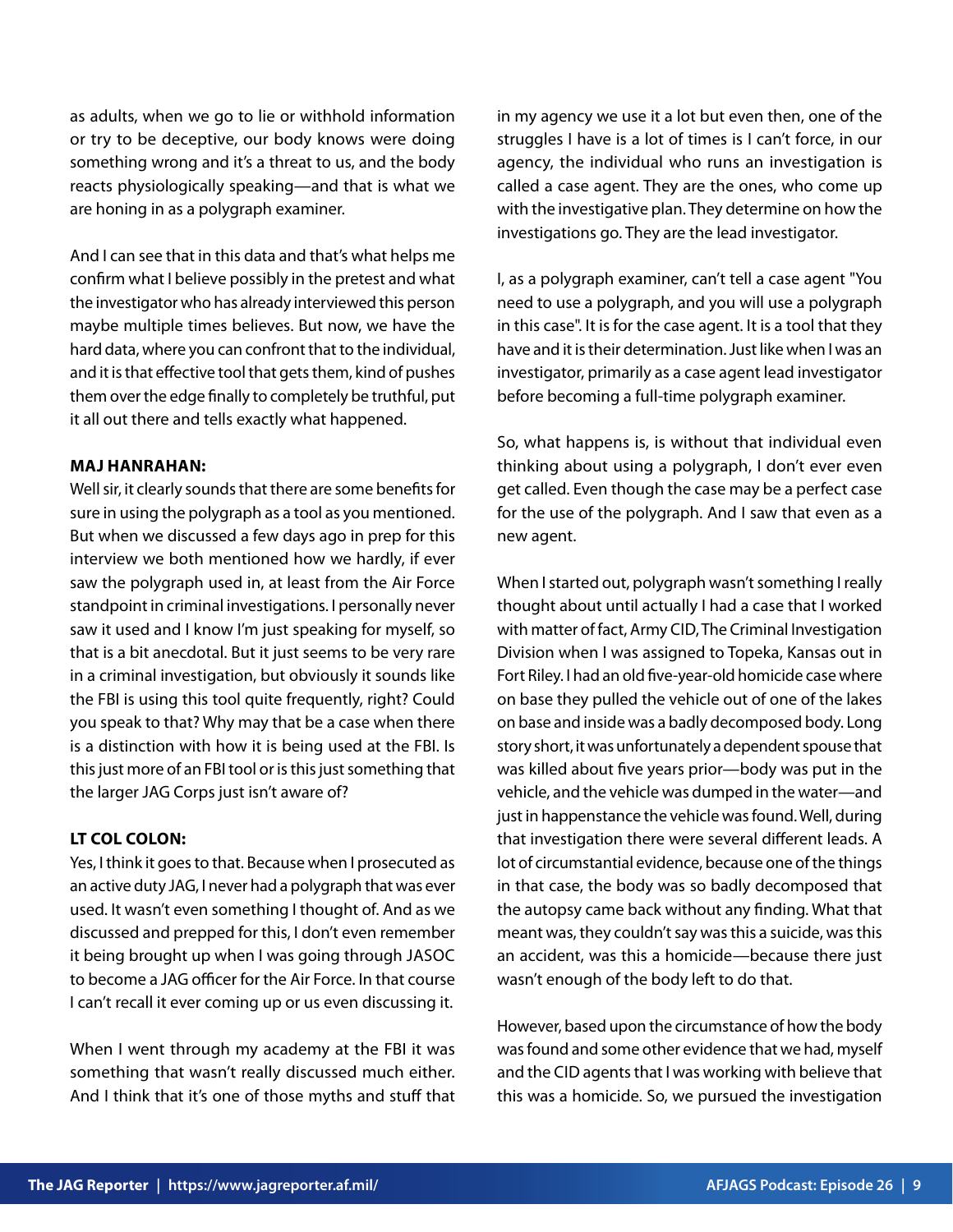as a homicide, and we had several different leads. One individually, we found who was still in the Army was actually at Fort Bragg, and a lot of the evidence pointed at him being responsible for the subject's death which was a female. Well, we used the polygraph the individual kept denying, denying, denying that he had any involvement with the subject's death. Had any involvement even though we had evidence that the individual was romantically involved with the victim. Conducted a polygraph examination and sure enough he passed the polygraph.

Well, the polygraph, recall I said it was a specific issue examination we asked him specifically about the murder being involved in the death of this victim. Well, he passed that. In that polygraph, the polygraph examiner was an excellent examiner out of our Charlotte division. He is still an examiner now and now I am a colleague of his. As an examiner he actually was able to get the individual to confess that what was causing the problem was he denied having any kind of relationship with the victim because he was married at the time and was still married and he was concerned that would cause problems in his marriage. So, I found the polygraph to be very effective even though this wasn't the actual subject, the individual who did it. It actually helped my investigation because I was putting a lot of resources, myself and CID towards this case. Towards this individual. And once he passed the polygraph, now our resources even though we had no other leads at the time could be focused on trying to apprehend the true subject. Sure, enough through our investigation now that we weren't focus solely on this individual, we found another individual.

Same thing happened. We went to go talk to him and he actually would not admit to actually being involved in this individual's murder. However, we asked him if he would be willing to take a polygraph. He decided to take it and failed it and our polygraph examiner actually was able to get a confession out of him. And sure, enough he confessed to murdering the victim, explained in detail and everything. Which fit what we believed based upon the circumstantial evidence. So that is where I became a believer in polygraph as being an effective tool for an investigation. In that case we had a lot of circumstantial evidence and we just couldn't narrow it down to one specific individual or have enough evidence and even with this final subject, I remember they AUSA, Assistant U.S. Attorney that was assigned to the case that I was investigating said, "Yeah, this guy looks like he did but it is all based on circumstantial and without a confession we just cannot indict him." So, without that polygraph this individual would've never been indicted. There would have never been justice for that poor victim and it all ended up working well.

So, I've taken that with me now when I become and examiner try to explain to agents that I talk to, because unfortunately their only exposure to polygraph is their pre-employment polygraph. Which as I stated at the beginning is not the best feeling you don't think, "Oh, this guy just hates me. He is just out to get me." Even employee employees with the five-year. "Oh this guy is just out to get me." So, they have kind of this negative connotation with polygraphs, so they don't reach out to it and it is a very effective tool when used appropriately.

#### **MAJ HANRAHAN:**

That concludes part one of the interview with Lieutenant Colonel Carlos Colon. In part two, we continue discussion on busting the biggest polygraph examination myths.

If you liked this episode, please consider subscribing on Apple Podcast or Spotify and leaving your review. This helps us to grow in outreach for the betterment of the Air Force and JAG Corps. We will see you on the next episode. [Upbeat Music].